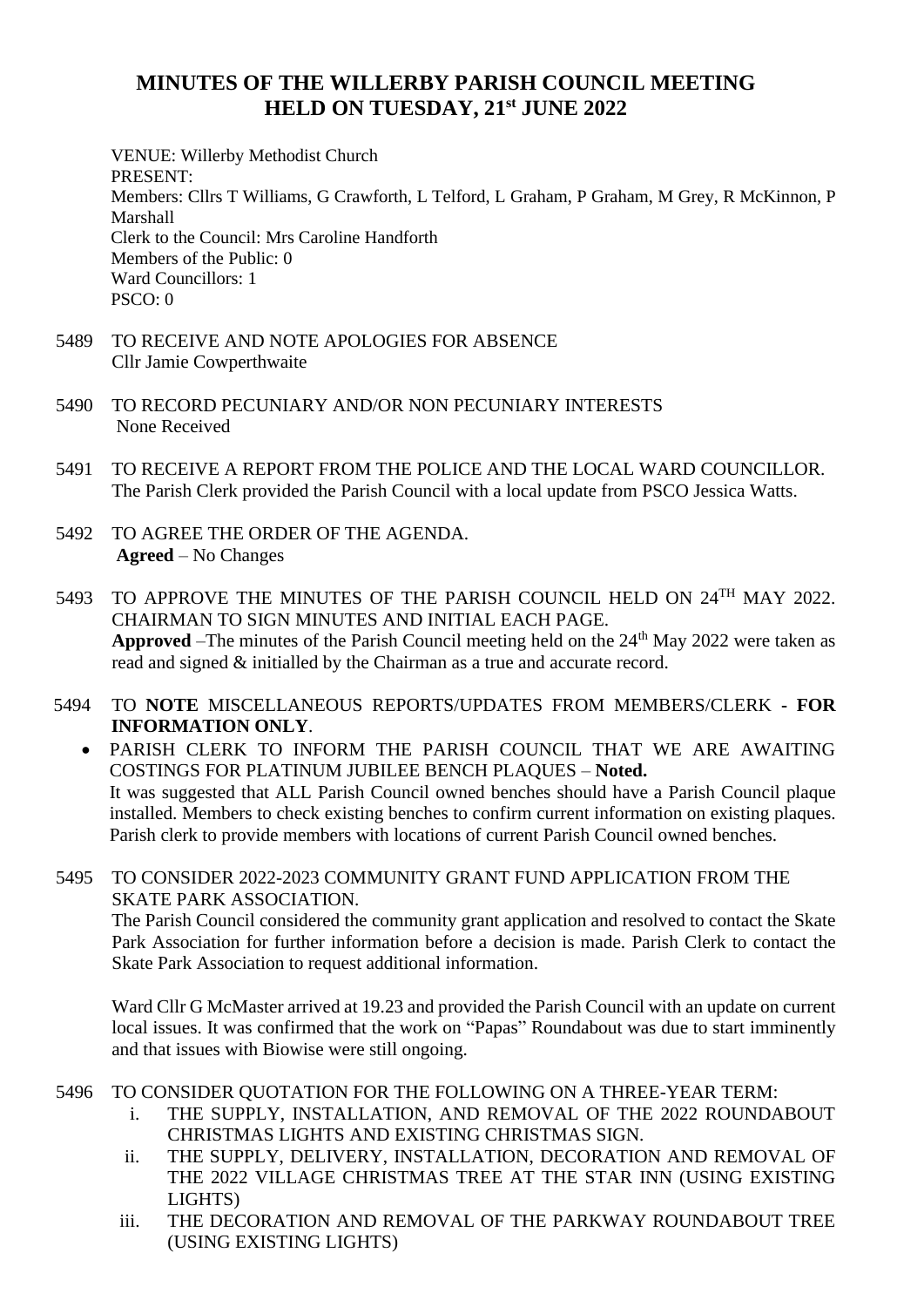**Approved** - The Parish Council considered the quotation for the supply, installation & removal of the 2022 Roundabout Festive Lights; the supply, delivery, installation, decoration and removal of the 2022 village Christmas tree at the star inn (using existing lights); and the decoration & removal of the parkway roundabout tree lights (using existing lights) and resolved to **approve and accept** the quotation of £4,194 +VAT on a three-year term from Lite Ltd. The Parish Clerk to contact Lite Ltd to confirm. It was suggested that something additional could be added to the Willerby Square Roundabout. Parish Clerk reminded the Parish Council that lights could not be hung from the clock as it would invalidate any insurance cover. Parish Clerk to contact Lite Ltd for suggestions, visuals, and additional costings.

#### 5497 TO APPOINT MEMBER(S) FOR THE MAINTENANCE/UPKEEP OF THE HISTORY BOARD ON KINGSTON ROAD.

Cllr P Graham was appointed for the maintenance/upkeep of the History Board.

5498 TO CONSIDER/CO-ORDINATE PARISH COUNCIL LITTER PICK.

Cllr M Gray to contact McDonald's to co-ordinate a joint litter pick project. Project to be added to July's agenda for an update. It was noted that a lot of litter around Main Street towards the Crematorium was from Costa Coffee and KFC which falls within Cottingham's boundary. It was suggested that some of the litter bins in the area could be replaced with larger capacity bins. Parish clerk to add to 2023-2024 budget.

#### 5499 TO RECEIVE A REPORT ON THE YOUNG CHILDREN'S PLAYGROUND.

Cllr L Telford and Cllr L Graham provided the Parish Council with a report on the playpark. They confirmed that there are no current issues with the equipment, but litter is still an issue. It was agreed that the replacement/repair of the wet pour would be considered after the annual external inspection in August. Parish Clerk to arrange annual external inspection with Wicksteed and add wet pour project/quotation to September's agenda.

#### 5500 TO NOTE OUTSTANDING MATTERS WITH ERYC –

- AWAITING FURTHER INSTRUCTIONS WITH REGARDS TO THE REPLACEMENT OF GORTON ROAD LITTER BIN – **Noted.**
- 5501 TO NOTE THE LIST OF CORRESPONDENCE RECEIVED SINCE LAST MEETING:
	- TOWN & PARISH COUNCIL LIAISON MEETINGS 23.05.22 **Noted**
	- ERNLLCA "BEING A GOOD COUNCILLOR" TRAINING  $(19^{TH} \& 20^{TH}$  JULY VIA ZOOM) 10.06.22 - **Parish clerk confirmed that Cllr J Cowperthwaite would be attending the training.**
- 5502 TO PRESENT A REPORT ON ACCOUNTS TO THE END OF MAY 2022 AND APPROVE THE SCHEDULE OF PAYMENTS FOR JUNE. CHAIRMAN & RFO TO SIGN SCHEDULE OF PAYMENTS.

**Approved.** The Parish Clerk confirmed that balance of the Current Account stands at £49,723 with £3,151 in the Reserve account. Payments this month include payment to ERYC for 2021-2022 Salt Bin Maintenance visits, payment to Willerby Methodist church for 2022-2022 meeting room hire, payments to SLCC  $\&$  ERNLLCA for annual memberships and payment to L  $\&$  K Warcup Construction for installation of Jubilee Bench and relocation of existing bench to Main Street. The Parish Clerk also confirmed that ERYC Jubilee Grant funding of £500 had been paid into the Current Account.

#### 5503 TO CONFIRM THE DATE AND TIME OF THE NEXT PARISH COUNCIL MEETING TUESDAY 19TH JULY 2022, AT THE METHODIST CHURCH BUILDING FROM 7PM